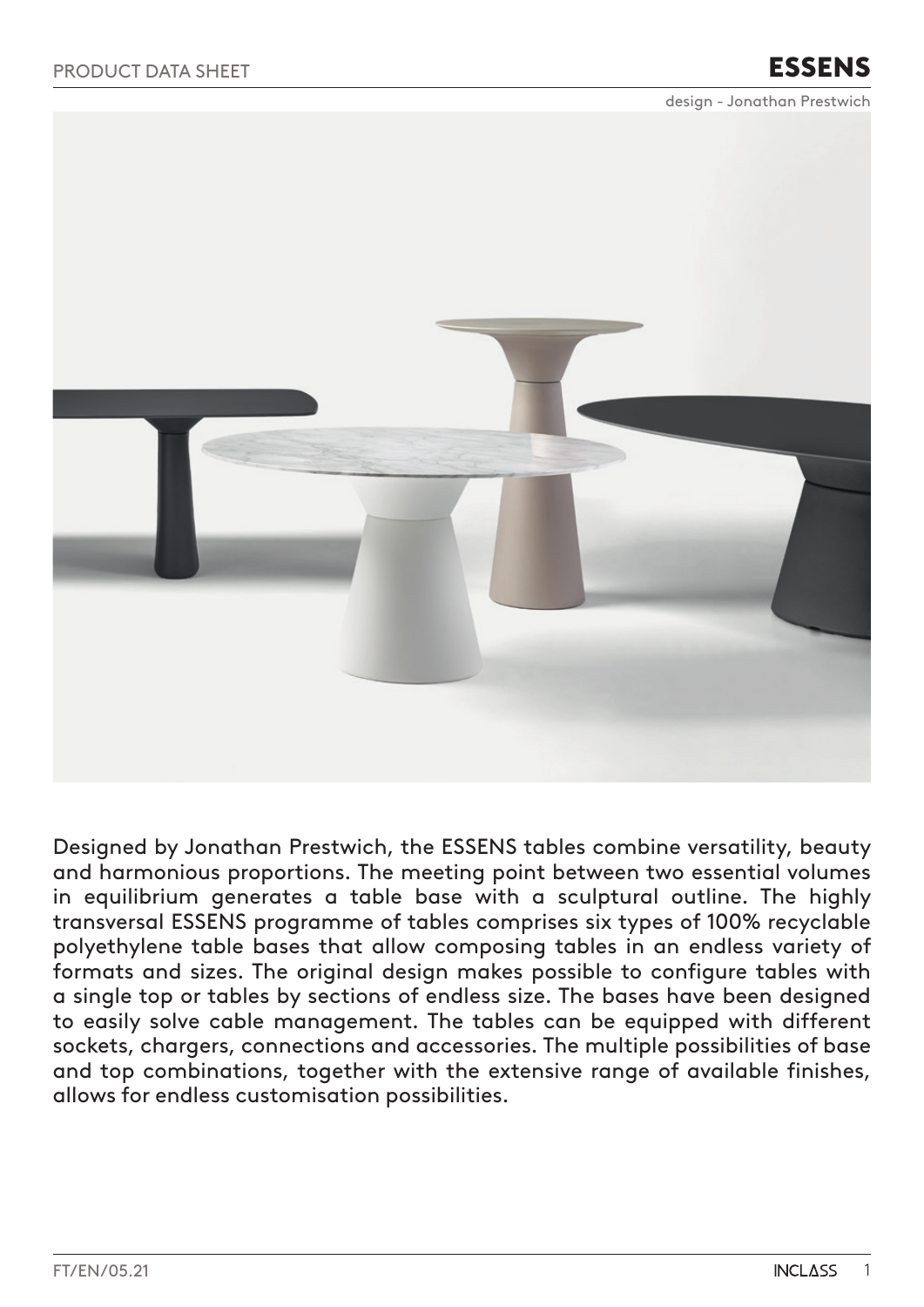### ECOLOGY

Product environmental data sheet [+info](https://inclass.es/wp-content/files_mf/1596106053FM_ESSENS_ENG.pdf)

INCLASS production processes are certified according to environmental ISO 14001 quality standards and are carried out through the reduction of waste and energy consumption in order to minimise any impact on the environment.

ISO 14001 certificate [+info](https://inclass.es/wp-content/files_mf/1589894317INCLASS_ISO14001_2019.pdf)

### QUALITY STANDARDS

ISO 9001 certificate **+info** 

The quality management system of INCLASS is certified in accordance with ISO 9001 in all the design, manufacturing and sales procedures of its products.

UNE-EN 15372:2017.

ANSI/SOHO S6.5:2008.

*INCLASS products have been extensively tested to exceed industry testing standards at AIDIMME. AIDIMME is member of the European network INNOVAWOOD and its testing laboratories are accredited by ENAC.*

### WARRANTY 5 YEARS

5 years

### FINISHES

Finishes book [+info](https://inclass.es/wp-content/files_mf/1580139573ESSENSSwatchBook.pdf)

### **Rotomolded polyethylene colours**

**PE1 colours** standard colours G42 B00







**PE4 colours**

metallic painted colours

### **PE3 colours**

standard painted colours

black anthracite



grey

**PE5 colours**

bespoke painted colours

OPTIONALLY they can be finished in all the colurs of the RAL sample card, both in gloss and matt.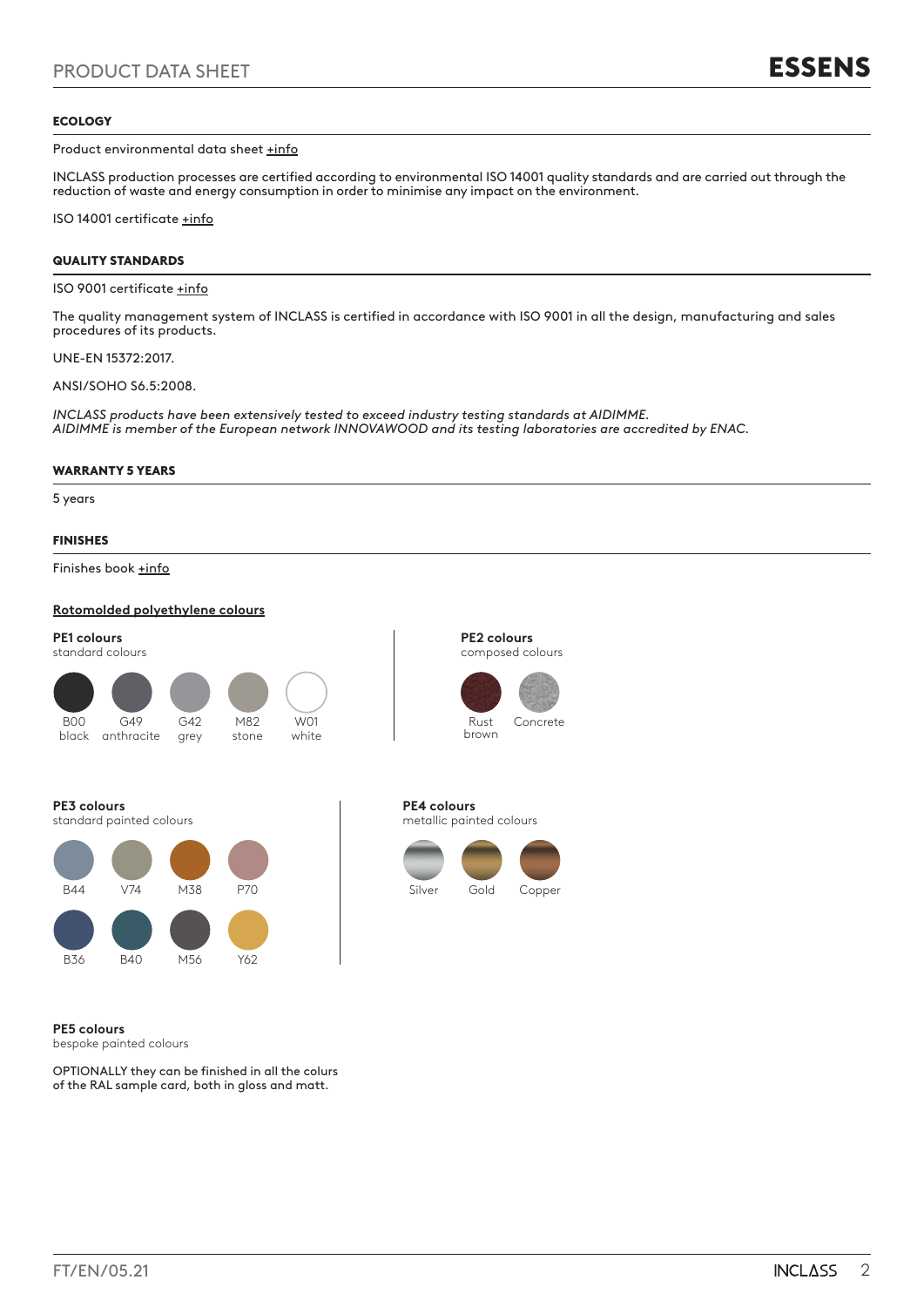# PRODUCT DATA SHEET



| <u>Labietops</u>                 |            |                                   |                |                |            |            |                   |                   |                   |     |
|----------------------------------|------------|-----------------------------------|----------------|----------------|------------|------------|-------------------|-------------------|-------------------|-----|
| <b>Lacquered MDF</b><br>22mm     | W1 colours |                                   |                |                | W2 colours |            |                   |                   |                   |     |
|                                  | <b>W01</b> | <b>B00</b>                        |                |                | M56<br>G49 | M82<br>G42 | P70<br><b>B44</b> | M38<br><b>B36</b> | Y62<br><b>B40</b> | V74 |
| Oak & walnut veneer<br>23mm      | Oak        |                                   |                |                |            |            | Walnut            |                   |                   |     |
|                                  | natural    | Walnut<br>stain                   | Wenge<br>stain | Black<br>stain |            |            | natural           |                   |                   |     |
| <b>FENIX®</b> laminate<br>14mm   |            |                                   |                |                |            |            |                   |                   |                   |     |
|                                  | 0032       | 0748                              | 0718           | 0752           | 0724       | 0720       |                   |                   |                   |     |
| Solid HPL<br>12mm black core     | White      | Black                             |                |                |            |            |                   |                   |                   |     |
| Solid FENIX <sup>®</sup><br>12mm |            |                                   |                |                |            |            |                   |                   |                   |     |
|                                  | Black      |                                   |                |                |            |            |                   |                   |                   |     |
| <b>Natural marbles</b><br>20mm   |            |                                   |                |                |            |            |                   |                   |                   |     |
|                                  | White      | Black<br>carrara marquina emperor | Brown          |                |            |            |                   |                   |                   |     |
|                                  |            |                                   |                |                |            |            |                   |                   |                   |     |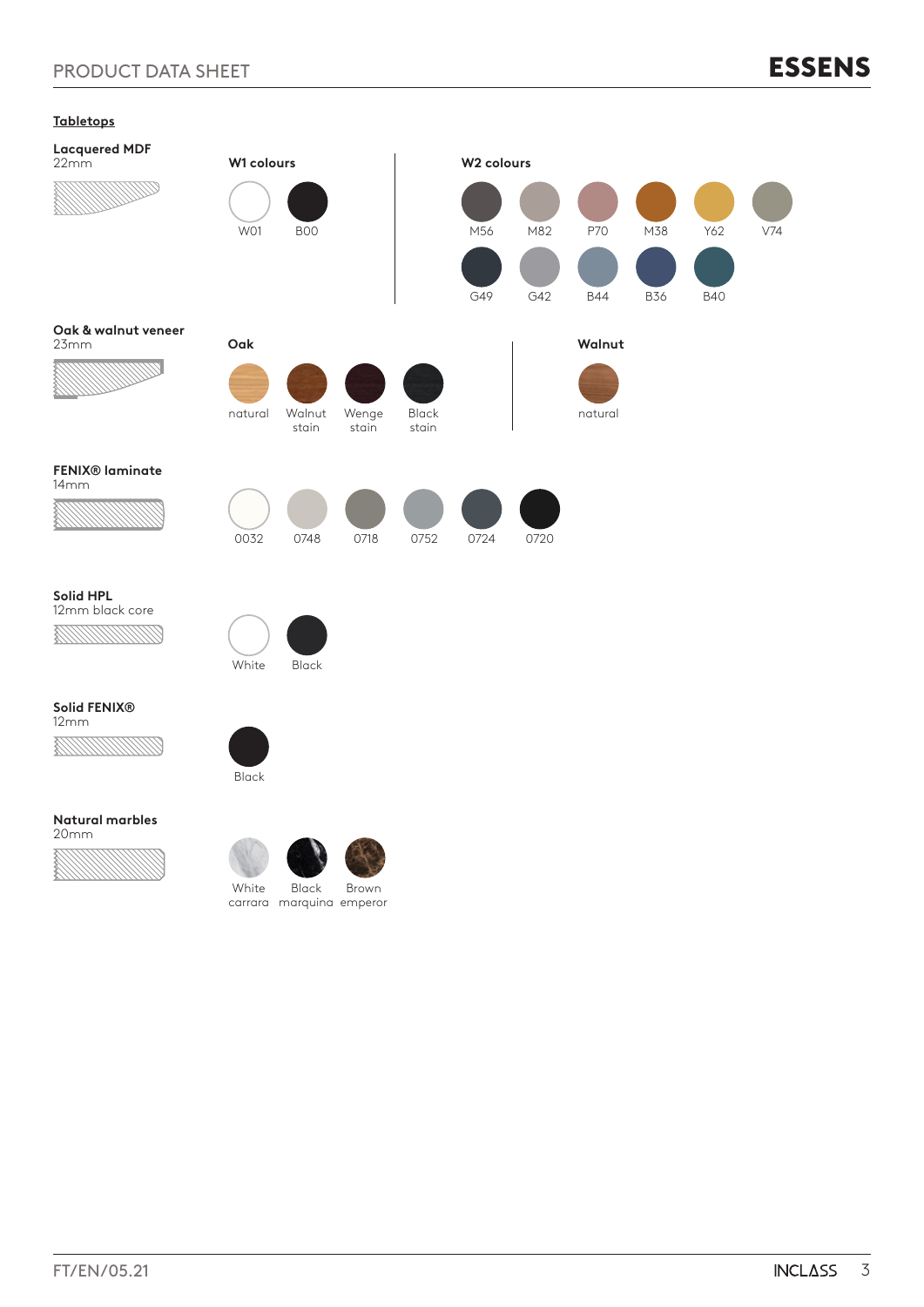### Round base 38cm (top not included) and the contract of the code: ES10010BA code: ES10010BA

# ESSENS



### Round base 38cm stool height (top not included) example and the code: ES10040BA

Box

6,8 kg  $0,21 \text{ m}^3$ 

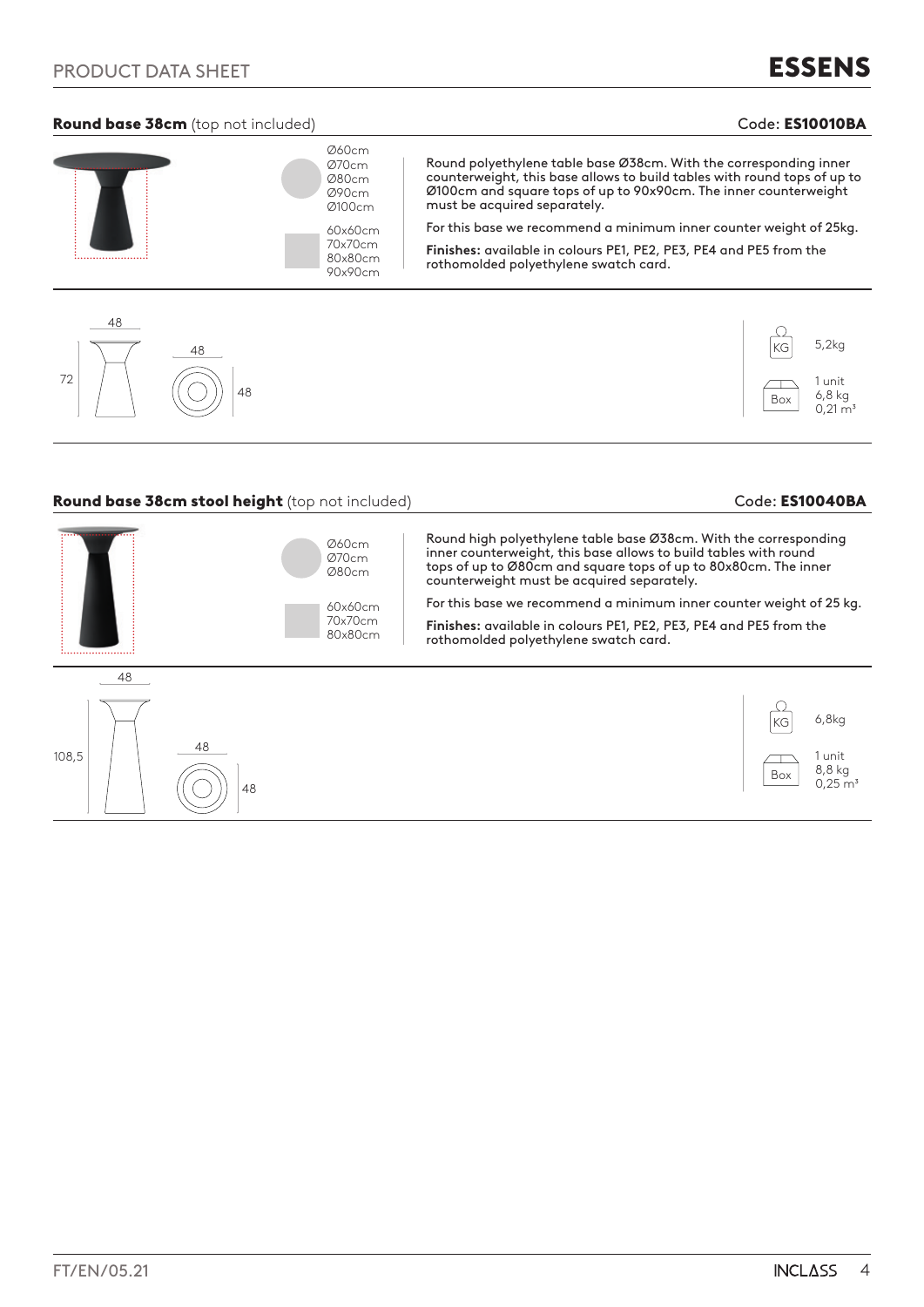### Round tabletops (for round base 38cm)

Tabletops for tables with round bases 38cm. The price does not include the bases.

|                                    | Top size                               | <b>60cm</b>                      | 70cm                              | 80cm                               | 90cm                             | 100cm                            |
|------------------------------------|----------------------------------------|----------------------------------|-----------------------------------|------------------------------------|----------------------------------|----------------------------------|
|                                    | Code                                   | ES20060TP                        | <b>ES20070TP</b>                  | ES20080TP                          | ES20090TP                        | <b>ES20100TP</b>                 |
| Oak                                | $\frac{1}{\kappa}$                     | $4$ kg                           | $5,5$ kg                          | 7,5 kg                             | 9,5 kg                           | $11,5$ kg                        |
| natural/stained                    | $\Box$<br><b>BOX</b>                   | $6,1$ kg<br>$0,03 \, \text{m}^3$ | $8,2$ kg<br>$0.04 \,\mathrm{m}^3$ | 11,2 kg<br>$0,05 \,\mathrm{m}^3$   | 13,6 kg<br>$0,06 \,\mathrm{m}^3$ | 16,5 kg<br>$0,07 \, \text{m}^3$  |
| Walnut                             | $\frac{\Omega}{\kappa G}$              | 4 kg                             | 5,5 kg                            | 7,5 kg                             | 9,5 kg                           | 11,5 kg                          |
| natural/stained                    | $\Box$<br><b>BOX</b>                   | $6,1$ kg<br>$0.03 \text{ m}^3$   | $8,2$ kg<br>$0.04 \,\mathrm{m}^3$ | $11,2$ kg<br>$0.05 \,\mathrm{m}^3$ | 13,6 kg<br>$0.06 \,\mathrm{m}^3$ | 16,5 kg<br>$0.07 \text{ m}^3$    |
| <b>Lacquered MDF</b>               | $\frac{2}{\kappa G}$                   | 4 kg                             | 5,5 kg                            | 7 kg                               | 9 kg                             | <b>11 kg</b>                     |
| colours W1                         | $\Box$<br><b>BOX</b>                   | $6,1$ kg<br>$0.03 \text{ m}^3$   | $8,2$ kg<br>$0.04 \,\mathrm{m}^3$ | 10,7 kg<br>$0.05 \,\mathrm{m}^3$   | 13,1 kg<br>$0.06 \,\mathrm{m}^3$ | 16 kg<br>$0.07 \text{ m}^3$      |
| <b>Lacquered MDF</b><br>colours W2 | $\frac{1}{\kappa}$                     | $4$ kg                           | $5,5$ kg                          | 7 kg                               | 9 kg                             | 11 <sub>kg</sub>                 |
|                                    | $\equiv$<br><b>BOX</b>                 | $6,1$ kg<br>$0.03 \text{ m}^3$   | $8,2$ kg<br>$0.04 \,\mathrm{m}^3$ | 10,7 kg<br>$0,05 \, \text{m}^3$    | 13,1 kg<br>$0.06 \,\mathrm{m}^3$ | 16 kg<br>$0.07 \text{ m}^3$      |
| <b>Solid HPL</b>                   | $\frac{1}{5}$                          | 5 kg                             | $6,5$ kg                          | $8,5$ kg                           | 10,5 kg                          | 13 <sub>kg</sub>                 |
| 12mm                               | J<br><b>BOX</b>                        | 7,1 kg<br>$0.03 \text{ m}^3$     | 9,2 kg<br>$0.04 \,\mathrm{m}^3$   | 12,2 kg<br>$0.05 \,\mathrm{m}^3$   | 14,6 kg<br>$0.06 \,\mathrm{m}^3$ | 18 kg<br>$0.07 \text{ m}^3$      |
| <b>Solid FENIX®</b>                | $\frac{D}{\kappa G}$                   | 5 kg                             | $6,5$ kg                          | $8,5$ kg                           | 11 kg                            | 13,5 kg                          |
| 12mm                               | þ<br><b>BOX</b>                        | 7,1 kg<br>$0,03 \text{ m}^3$     | 9,2 kg<br>$0,04 \, \text{m}^3$    | 12,2 kg<br>$0.05 \,\mathrm{m}^3$   | 15,1 kg<br>$0.06 \,\mathrm{m}^3$ | 18,5 kg<br>0,07 m <sup>3</sup>   |
| <b>FENIX®</b>                      | $\frac{1}{\kappa}$                     | $4$ kg                           | 4 kg                              | 5,5 kg                             | 7 kg                             | 8,5 kg                           |
| laminated                          | $\overline{\phantom{a}}$<br><b>BOX</b> | 5,1 kg<br>$0.03 \,\mathrm{m}^3$  | $6,7$ kg<br>$0.04 \,\mathrm{m}^3$ | $9,2$ kg<br>$0.05 \,\mathrm{m}^3$  | 11,1 kg<br>$0.06 \,\mathrm{m}^3$ | 13,5 kg<br>$0.07 \,\mathrm{m}^3$ |
|                                    | $\frac{2}{5}$                          | 20 kg                            | 27 kg                             | 36 kg                              | 45 kg                            | 55 kg                            |
| <b>Marble</b><br>White             | $\Box$<br><b>BOX</b>                   | 45 kg<br>$0.59 \text{ m}^3$      | 52 kg<br>$0.76 \text{ m}^3$       | 61 kg<br>$0.94 \text{ m}^3$        | 70 kg<br>$1,14 \text{ m}^3$      | 80 kg<br>$1,37 \text{ m}^3$      |
| Marble                             | $\frac{1}{\kappa G}$                   | 20 kg                            | 27 kg                             | 36 kg                              | 45 kg                            | 55 kg                            |
| Black/Brown                        | $\Box$<br><b>BOX</b>                   | 45 kg<br>$0.59 \text{ m}^3$      | 52 kg<br>$0.76 \text{ m}^3$       | 61 kg<br>$0.94 \text{ m}^3$        | 70 kg<br>$1,14 \, \text{m}^3$    | 80 kg<br>$1,37 \text{ m}^3$      |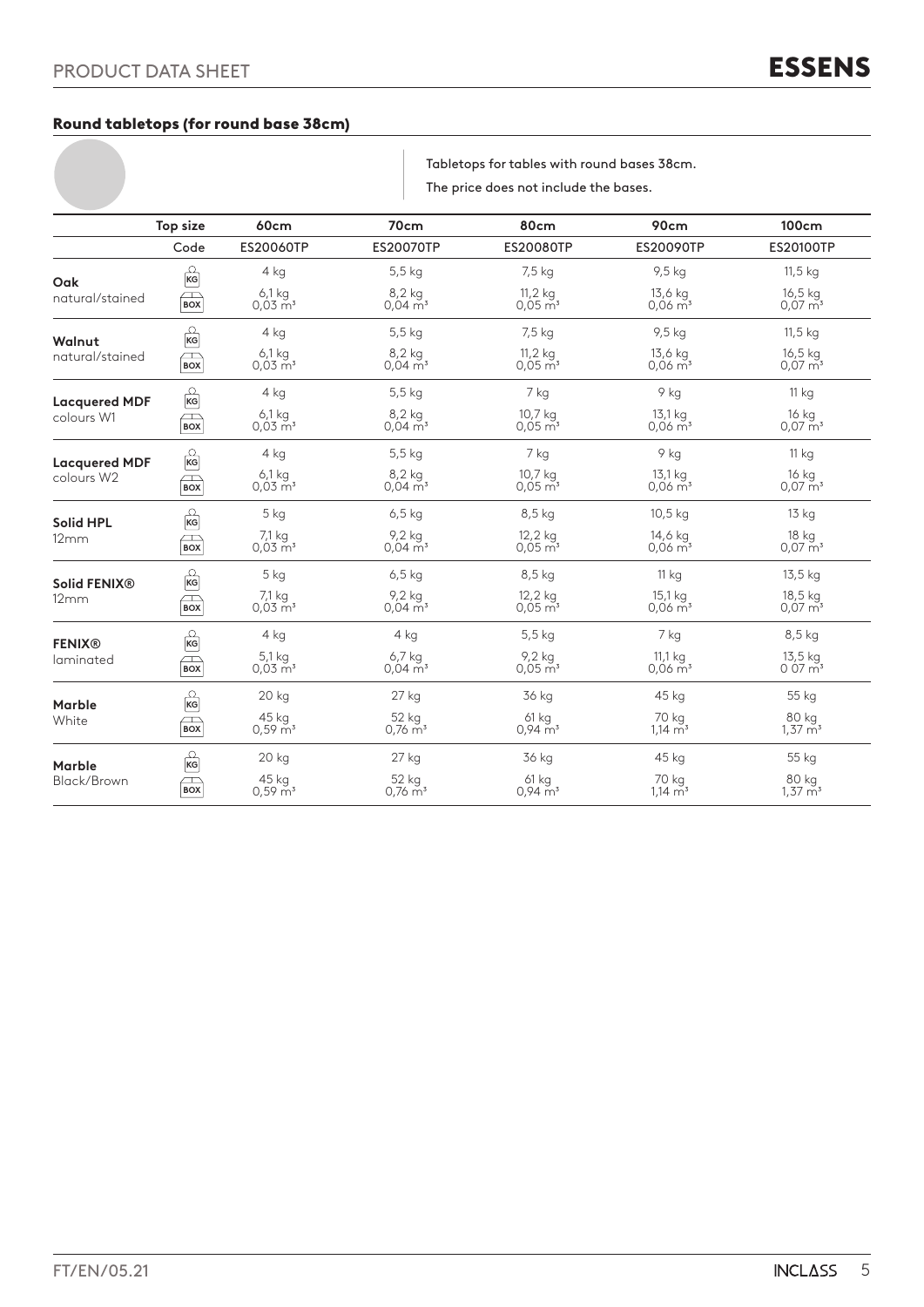### Square tabletops (for round base 38cm)

Tabletops for tables with round bases 38cm. The price does not include the bases.

|                          | Top size                                          | 60x60cm                          | 70x70cm                          | 80x80cm                          | 90x90cm                          |  |
|--------------------------|---------------------------------------------------|----------------------------------|----------------------------------|----------------------------------|----------------------------------|--|
|                          | Code                                              | ES20606TP                        | <b>ES20707TP</b>                 | ES20808TP                        | ES20909TP                        |  |
| Oak                      | $\frac{\Omega}{\text{KG}}$                        | 6 kg                             | 7 kg                             | 9 kg                             | 11,5 kg                          |  |
| natural/stained          | $\mathcal{F}_{\text{Box}}$                        | 8,1 kg<br>$0,03 \, \text{m}^3$   | 9,7 kg<br>$0,03 \, \mathrm{m}^3$ | 12,7 kg<br>$0.04 \text{ m}^3$    | 15,6 kg<br>$0,05 \, \text{m}^3$  |  |
| Walnut                   | $\mathop{\mathsf{KG}}\limits^{\mathsf{O}}$        | 6 kg                             | 7 kg                             | 9 kg                             | 11,5 kg                          |  |
| natural/stained          | $\sqrt{2}$<br><b>BOX</b>                          | 8,1 kg<br>$0,03 \text{ m}^3$     | 9,7 kg<br>$0.03 \,\mathrm{m}^3$  | 12,7 kg<br>$0.04 \,\mathrm{m}^3$ | 15,6 kg<br>$0.05 \,\mathrm{m}^3$ |  |
| <b>Lacquered MDF</b>     | $\overbrace{\textbf{K}\textbf{G}}^{\Omega}$       | $5$ kg                           | 7 kg                             | 9kg                              | 11,5 kg                          |  |
| colours W1               | $\sqrt{2}$<br><b>BOX</b>                          | 7,1 kg<br>$0,03 \, \text{m}^3$   | 9,7 kg<br>$0.03 \text{ m}^3$     | 12,7 kg<br>0,04 m <sup>3</sup>   | 15,6 kg<br>$0,05 \,\mathrm{m}^3$ |  |
| <b>Lacquered MDF</b>     | $\mathop{\mathsf{KG}}\nolimits$                   | 5 kg                             | 7 kg                             | 9kg                              | 11,5 kg                          |  |
| colours W2               | $\overline{Box}$                                  | 7,1 kg<br>$0,03 \, \text{m}^3$   | 9,7 kg<br>$0.03 \,\mathrm{m}^3$  | 12,7 kg<br>$0,04 \, \text{m}^3$  | 15,6 kg<br>$0,05 \,\mathrm{m}^3$ |  |
| <b>Solid HPL</b>         | $\mathop{\mathsf{KG}}\limits^{\mathsf{O}}$        | 5 kg                             | 8 kg                             | 10,5 kg                          | 13,5 kg                          |  |
| 12mm                     | ŋ<br><b>BOX</b>                                   | 7,1 kg<br>$0,03 \, \mathrm{m}^3$ | 10,7 kg<br>$0.03 \,\mathrm{m}^3$ | 14,2 kg<br>$0.04 \,\mathrm{m}^3$ | 17,6 kg<br>$0,05 \,\mathrm{m}^3$ |  |
| Solid FENIX <sup>®</sup> | $\Omega$ KG                                       | $6,5$ kg                         | 8,5 kg                           | 11 kg                            | 14 kg                            |  |
| 12mm                     | $\Box$<br><b>BOX</b>                              | 8,6 kg<br>$0.03 \,\mathrm{m}^3$  | 11,2 kg<br>$0.03 \,\mathrm{m}^3$ | 14,7 kg<br>$0.04 \,\mathrm{m}^3$ | 18,1 kg<br>$0.05 \,\mathrm{m}^3$ |  |
| <b>FENIX®</b>            | $\Gamma$                                          | 5 kg                             | 7 kg                             | 9 kg                             | 11,5 kg                          |  |
| laminated                | $\overline{Box}$                                  | 7,1 kg<br>$0,03 \, \text{m}^3$   | 9,7 kg<br>$0.03 \,\mathrm{m}^3$  | 12,7 kg<br>$0.04 \,\mathrm{m}^3$ | 15,6 kg<br>$0.05 \,\mathrm{m}^3$ |  |
| <b>Marble</b>            | $\frac{c}{\kappa G}$                              |                                  |                                  |                                  |                                  |  |
| White                    | $\equiv$<br><b>BOX</b>                            |                                  |                                  |                                  |                                  |  |
| Marble                   | $\mathop{\mathrm{K\acute{e}l}}\limits^{\bigcirc}$ |                                  |                                  |                                  |                                  |  |
| Black/Brown              | $\mathbf{Box}$                                    |                                  |                                  |                                  |                                  |  |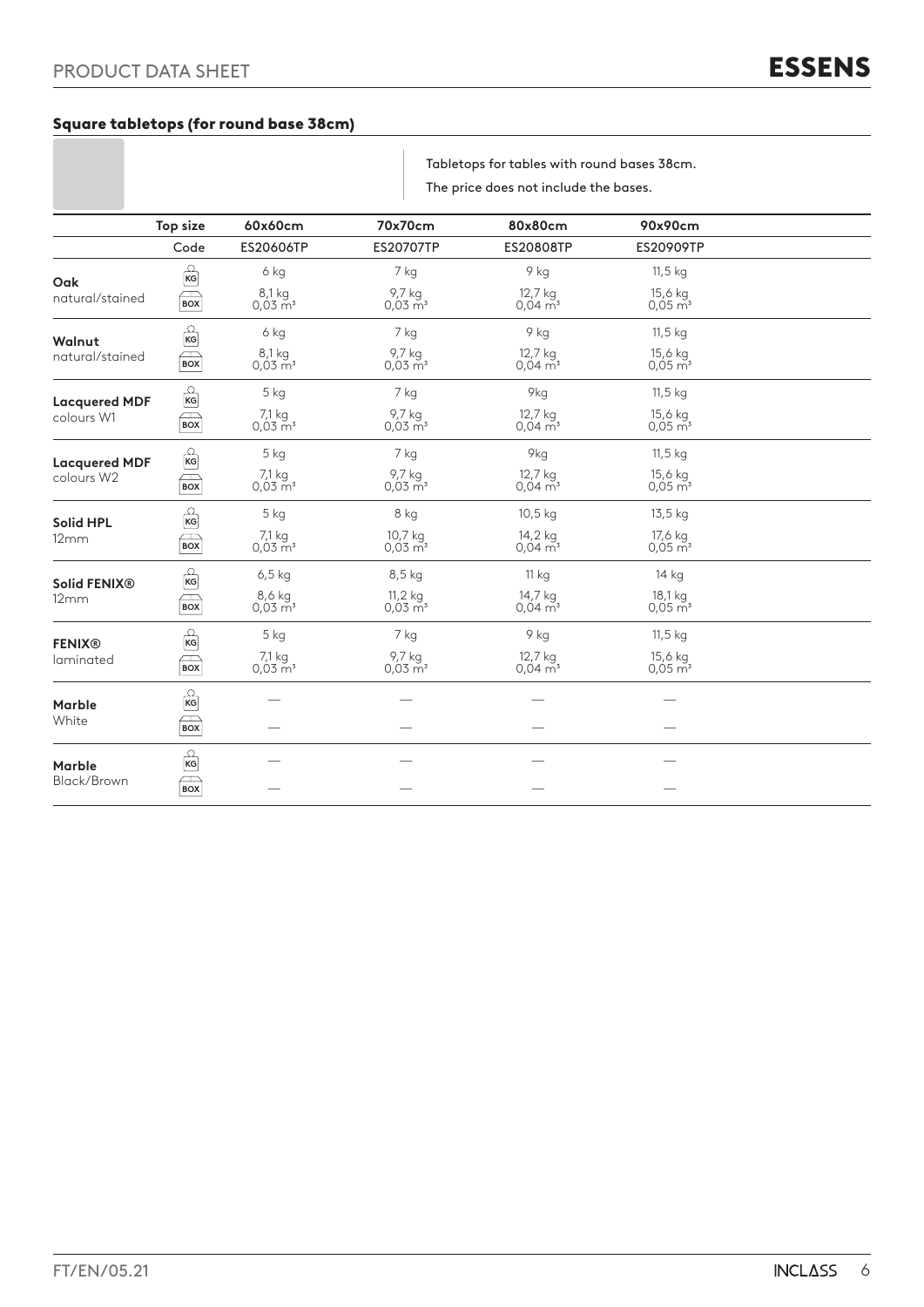# ESSENS

## Round base 50cm (top not included) and the contract of the code: ES10020BA





|                          |                                        | Round tabletops (for round base 50cm) |                                 |                                    | <b>Square tabletops (for round base 50cm)</b> |  |
|--------------------------|----------------------------------------|---------------------------------------|---------------------------------|------------------------------------|-----------------------------------------------|--|
|                          |                                        |                                       |                                 |                                    |                                               |  |
|                          | <b>Top size</b>                        | 120cm                                 | 140cm                           | 100x100cm                          | 120x120cm                                     |  |
|                          | Code                                   | ES20120TP                             | ES20140TP                       | <b>ES21010TP</b>                   | ES21212TP                                     |  |
| Oak                      | ကြ                                     | 17 kg                                 | 23 kg                           | 14 kg                              | 20,5 kg                                       |  |
| natural/stained          | $\Box$<br><b>BOX</b>                   | 23,8 kg<br>$0.09 \text{ m}^3$         | 32 kg<br>$0,12 \, \text{m}^3$   | 19 kg<br>$0.07 \text{ m}^3$        | 27,3 kg<br>$0.09 \,\mathrm{m}^3$              |  |
| Walnut                   | $\frac{O}{\text{KG}}$                  | 17 kg                                 | 23 kg                           | 14 kg                              | 20,5 kg                                       |  |
| natural/stained          | $\overline{_{\rm Box}}$                | 23,8 kg<br>$0,09 \, \mathrm{m}^3$     | 32 kg<br>$0,12 \, \text{m}^3$   | 19 kg<br>$0.07 \text{ m}^3$        | 27,3 kg<br>$0,09 \, \mathrm{m}^3$             |  |
| <b>Lacquered MDF</b>     | $\frac{C}{\kappa G}$                   | 16 kg                                 | 22 kg                           | 14 kg                              | 20,5 kg                                       |  |
| colours W1               | $\Box$<br><b>BOX</b>                   | 22,8 kg<br>$0,09 \, \text{m}^3$       | 31 kg<br>$0,12 \text{ m}^3$     | 19 kg<br>$0.07 \text{ m}^3$        | 27,3 kg<br>$0,09 \, \mathrm{m}^3$             |  |
| <b>Lacquered MDF</b>     | $\Omega$                               | 16 kg                                 | 22 kg                           | 14 kg                              | 20,5 kg                                       |  |
| colours W2               | $\overline{_{\rm Box}}$                | 22,8 kg<br>$0,09 \, \text{m}^3$       | 31 kg<br>$0,12 \text{ m}^3$     | 19 kg<br>$0.07 \text{ m}^3$        | 27,3 kg<br>$0,09 \, \mathrm{m}^3$             |  |
| <b>Solid HPL</b>         | $\frac{1}{\kappa}$                     | 18,5 kg                               | 25 kg                           | 16,5 kg                            | 23,5 kg                                       |  |
| 12mm                     | $\equiv$<br><b>BOX</b>                 | 25,3 kg<br>$0.09 \text{ m}^3$         | 34 kg<br>$0,12 \, \text{m}^3$   | $21,5$ kg<br>0.07 <sup>5</sup>     | 30,3 kg<br>$0,09 \, \text{m}^3$               |  |
| Solid FENIX <sup>®</sup> | $\frac{1}{\kappa G}$                   | 19 kg                                 | 26 kg                           | 17 kg                              | 24 kg                                         |  |
| 12mm                     | $\overline{_{\rm Box}}$                | 25,8 kg<br>$0,09 \,\mathrm{m}^3$      | 35 kg<br>$0,12 \, \text{m}^3$   | 22 kg<br>$0,07\rm \widetilde{m}^3$ | 26,2 kg<br>$0,09 \, \text{m}^3$               |  |
| <b>FENIX®</b>            | $\frac{\Omega}{\text{KG}}$             | 12 kg                                 | 16,5 kg                         | $10,5$ kg                          | 15,5 kg                                       |  |
| laminated                | $\Box$<br><b>BOX</b>                   | 18,8 kg<br>$0.09 \,\mathrm{m}^3$      | 25,5 kg<br>$0,12 \text{ m}^3$   | 15,5 kg<br>$0,07 \,\mathrm{m}^3$   | 22,3 kg<br>$0,09 \, \text{m}^3$               |  |
| Marble                   | $\Omega$                               | 79 kg                                 | 107 kg                          |                                    |                                               |  |
| White                    | $\overline{\phantom{a}}$<br><b>BOX</b> | 104 kg<br>1,88 m <sup>3</sup>         | 132 kg<br>2,46 m <sup>3</sup>   |                                    |                                               |  |
| <b>Marble</b>            | $\frac{\Omega}{\text{KG}}$             | 79 kg                                 | 107 kg                          |                                    |                                               |  |
| Black/Brown              | $\equiv$<br><b>BOX</b>                 | 104 kg<br>$1,88 \, \mathrm{m}^3$      | 132 kg<br>$2,46 \,\mathrm{m}^3$ |                                    |                                               |  |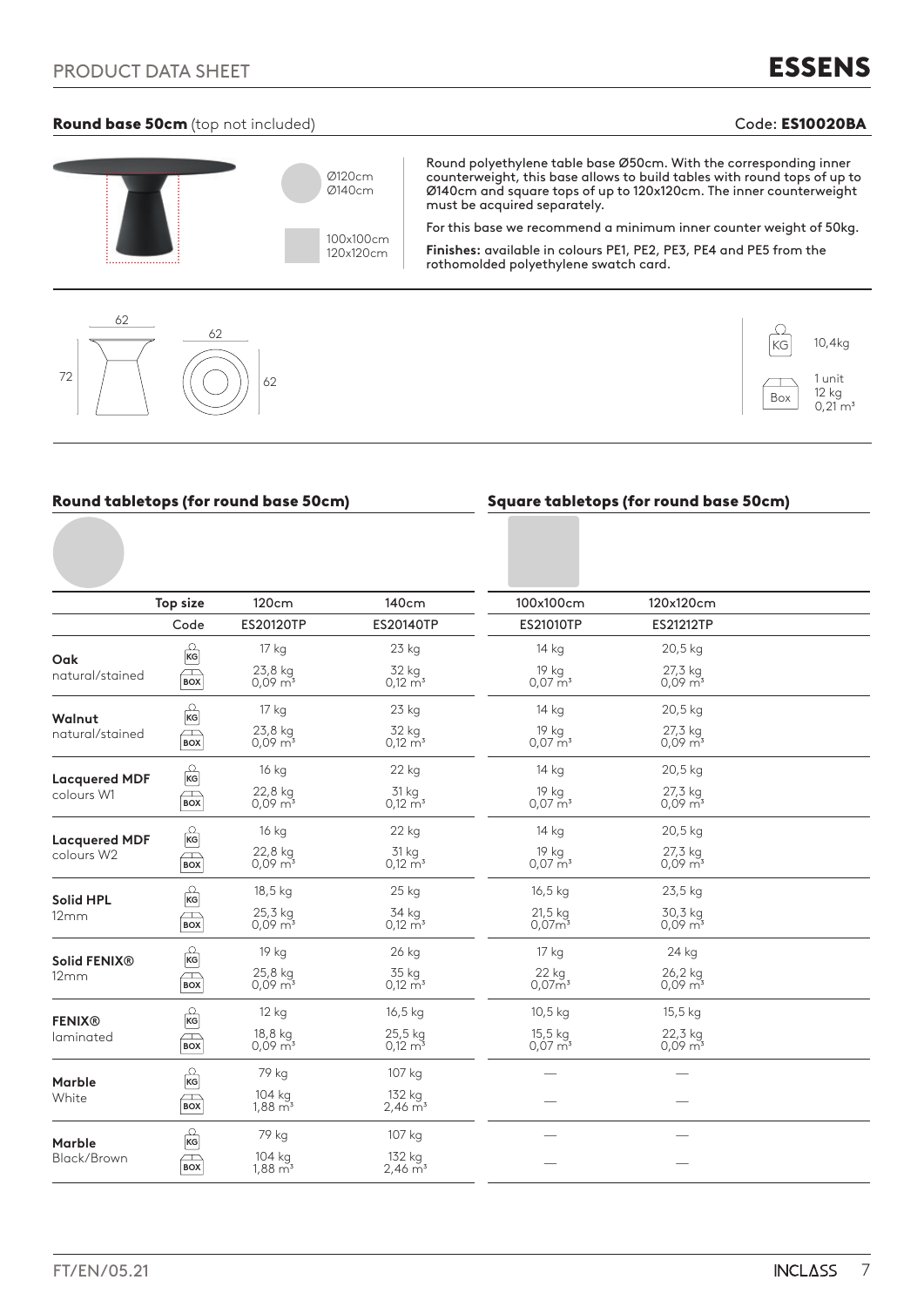### Round base 65cm (top not included) and the contract of the code: ES10050BA code:

ESSENS



### Round tabletops (for round base 65cm) Square tabletops (for round base 65cm)

|                                    | Top size                             | 160cm                          | 180cm                         | 200cm                           | 140x140cm                       | 160x160cm                         |
|------------------------------------|--------------------------------------|--------------------------------|-------------------------------|---------------------------------|---------------------------------|-----------------------------------|
|                                    | Code                                 | ES20160TP                      | <b>ES20180TP</b>              | ES20200TP                       | <b>ES21414TP</b>                | ES21616TP                         |
| Oak                                | $\frac{Q}{\text{KG}}$                | 30 kg                          | 38 kg                         | 47 kg                           | 20,5 kg                         | 36,5 kg                           |
| natural/stained                    | $\sum_{\text{BOX}}$                  | 41,4 kg<br>$0.15 \text{ m}^3$  | 52,2 kg<br>$0.19 \text{ m}^3$ | 64,4 kg<br>$0,23 \text{ m}^3$   | 29,5 kg<br>$0,12 \, \text{m}^3$ | 47,9 kg<br>$0,15 \, \mathrm{m}^3$ |
| Walnut                             | $\frac{Q}{RG}$                       | 30 kg                          | 38 kg                         | 47 kg                           | 20,5 kg                         | 36,5 kg                           |
| natural/stained                    | $\equiv$<br><b>BOX</b>               | 41,4 kg<br>$0.15 \text{ m}^3$  | 52,2 kg<br>$0.19 \text{ m}^3$ | 64,4 kg<br>$0,23 \, \text{m}^3$ | 29,5 kg<br>$0,12 \, \text{m}^3$ | 47,9 kg<br>$0.15 \text{ m}^3$     |
| <b>Lacquered MDF</b>               | $\frac{Q}{\text{KG}}$                | 28,5 kg                        | 36,5 kg                       | 45 kg                           | 28 kg                           | 36,5 kg                           |
| colours W1                         | $\Box$<br><b>BOX</b>                 | 39,9 kg<br>$0,15 \text{ m}^3$  | 50,7 kg<br>$0,19 \text{ m}^3$ | 62,4 kg<br>$0,23 \, \text{m}^3$ | 37 kg<br>$0,12 \text{ m}^3$     | 47,9 kg<br>$0,15 \, \mathrm{m}^3$ |
|                                    | $\frac{c}{\kappa}$                   | 28,5 kg                        | 36,5 kg                       | 45 kg                           | 28 kg                           | 36,5 kg                           |
| <b>Lacquered MDF</b><br>colours W2 | $\Box$<br><b>BOX</b>                 | 39,9 kg<br>$0.15 \text{ m}^3$  | 50,7 kg<br>$0,19 \text{ m}^3$ | 62,4 kg<br>$0,23 \, \text{m}^3$ | 37 kg<br>$0,12 \text{ m}^3$     | 47,9 kg<br>$0,15 \, \text{m}^3$   |
| <b>Solid HPL</b>                   | $\overbrace{\textbf{KG}}^{\text{C}}$ | 33 kg                          |                               |                                 | 32 kg                           | 41,5 kg                           |
| 12mm                               | $\Box$<br><b>BOX</b>                 | 44,4 kg<br>$0.15 \text{ m}^3$  |                               |                                 | 41 kg<br>$0.12 \text{ m}^3$     | 52,9 kg<br>$0,15 \, \text{m}^3$   |
| Solid FENIX®                       | $\Gamma$                             | 34 kg                          |                               |                                 | 33 kg                           | 43 kg                             |
| 12mm                               | $\Box$<br><b>BOX</b>                 | 45,4 kg<br>$0.15 \text{ m}^3$  |                               |                                 | 42 kg<br>$0.12 \text{ m}^3$     | 54,4 kg<br>$0.15 \text{ m}^3$     |
| <b>FENIX®</b>                      | $\frac{Q}{\text{KG}}$                | $21,5$ kg                      |                               |                                 | 20,5 kg                         | $27$ kg                           |
| laminated                          | j<br><b>BOX</b>                      | 32,9 kg<br>$0.15 \text{ m}^3$  |                               |                                 | 29,5 kg<br>$0.12 \text{ m}^3$   | 38,4 kg<br>$0.15 \text{ m}^3$     |
| <b>Marble</b>                      | $\frac{Q}{RG}$                       | 140 kg                         |                               |                                 |                                 |                                   |
| White                              | $\bigoplus_{\mathbf{BOX}}$           | 165 kg<br>$3,13 \, \text{m}^3$ |                               |                                 |                                 |                                   |
| <b>Marble</b>                      | $\frac{Q}{\text{KG}}$                | 140 kg                         |                               |                                 |                                 |                                   |
| Black/Brown                        | $\Box$<br><b>BOX</b>                 | 165 kg<br>$3,13 \, \text{m}^3$ |                               |                                 |                                 |                                   |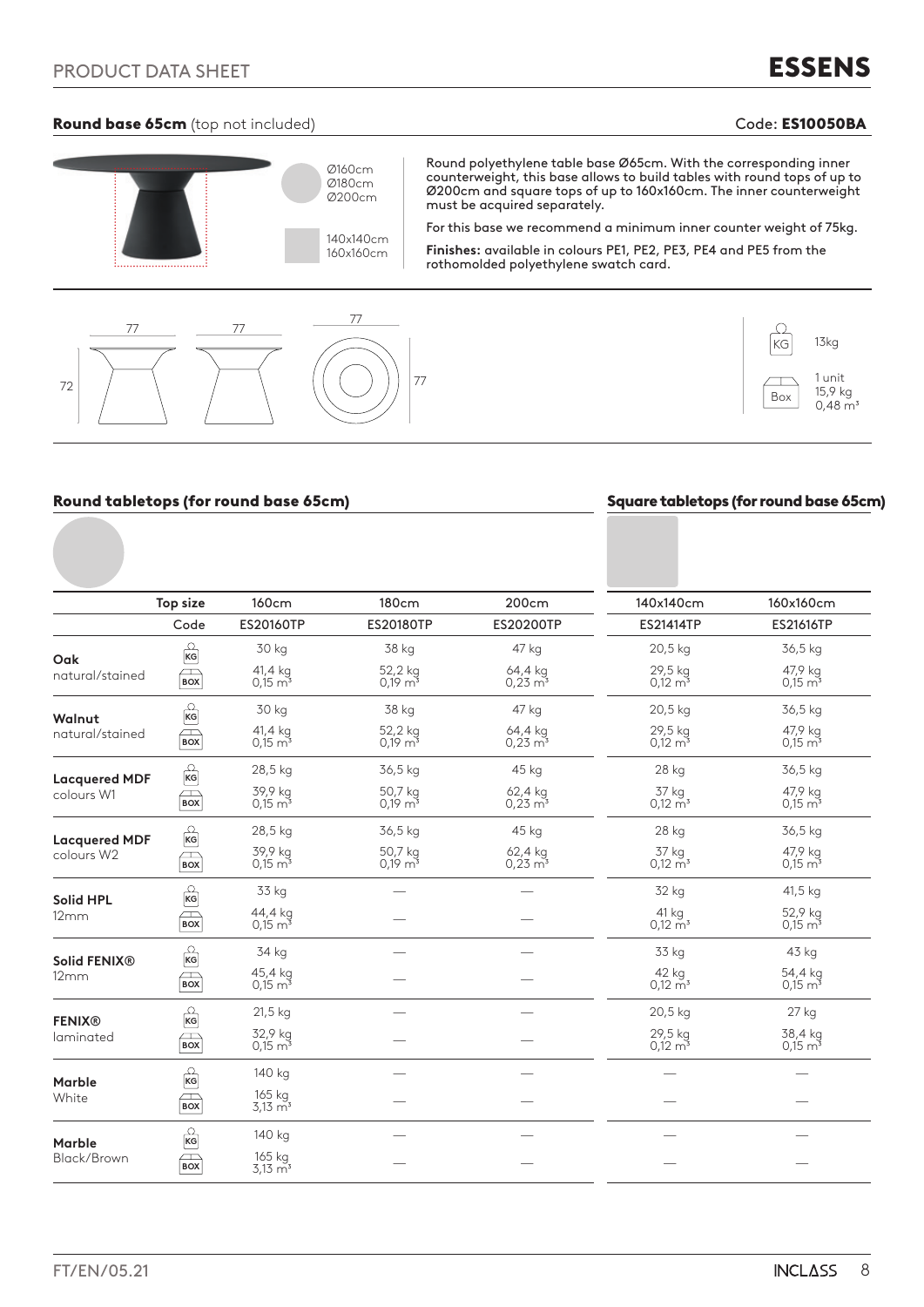## Elliptical base (top not included) and the contract of the code: ES10060BA Code: ES10060BA



### Eliptical tabletops (for elliptical bases)

|                                    |                            |                               | Tabletops for tables with elliptical bases.<br>The price does not include the bases. |                                  |                                 |  |  |
|------------------------------------|----------------------------|-------------------------------|--------------------------------------------------------------------------------------|----------------------------------|---------------------------------|--|--|
|                                    | Top size                   | 220x140cm***                  | 240x140cm***                                                                         | 260x150cm***                     | 280x150cm***                    |  |  |
|                                    | Code                       | ES22214TE                     | ES22414TE                                                                            | ES22615TE                        | ES22815TE                       |  |  |
| Oak                                | $\frac{1}{\kappa}$         | 37 kg                         | 40,5 kg                                                                              | 47 kg                            | 50,5 kg                         |  |  |
| natural/stained                    | $\mathbb{R}$               | 44,4 kg<br>$0.17 \text{ m}^3$ | 45,9 kg<br>$0.19 \text{ m}^3$                                                        | 54,4 kg<br>$0,22 \, \text{m}^3$  | 57,9 kg<br>$0,24 \, \text{m}^3$ |  |  |
| Walnut                             | $\frac{1}{\kappa G}$       | 37 kg                         | 40,5 kg                                                                              | 47 kg                            | 50,5 kg                         |  |  |
| natural/stained                    | $\sum_{\text{BOX}}$        | 44,4 kg<br>$0.17 \text{ m}^3$ | 45,9 kg<br>$0,19 \text{ m}^3$                                                        | 54,4 kg<br>$0,22 \text{ m}^3$    | 57,9 kg<br>$0,24 \text{ m}^3$   |  |  |
| <b>Lacquered MDF</b>               | $\frac{1}{\kappa G}$       | 36,5 kg                       | 40 kg                                                                                | 46,5 kg                          | 50 kg                           |  |  |
| colours W1                         | $\sqrt{2}$<br><b>BOX</b>   | 43,9 kg<br>$0.17 \text{ m}^3$ | 47,4 kg<br>$0,19 \text{ m}^3$                                                        | 53,9 kg<br>$0,22 \,\mathrm{m}^3$ | 57,4 kg<br>$0,23 \, \text{m}^3$ |  |  |
| <b>Lacquered MDF</b><br>colours W2 | $\frac{\Omega}{\text{KG}}$ | 36,5 kg                       | 40 kg                                                                                | 46,5 kg                          | 50 kg                           |  |  |
|                                    | $\mathbb{R}$               | 43,9 kg<br>$0.17 \text{ m}^3$ | 47,4 kg<br>0.19 m <sup>3</sup>                                                       | 53,9 kg<br>$0.22 \text{ m}^3$    | 57,4 kg<br>$0.23 \text{ m}^3$   |  |  |
| <b>Solid HPL</b>                   | $\frac{C}{\kappa G}$       | 41 kg                         | 45 kg                                                                                | 52,5 kg                          | 56,5 kg                         |  |  |
| 12mm                               | $\sqrt{2}$<br>BOX          | 48,4 kg<br>$0,14 \text{ m}^3$ | 52,4 kg<br>$0,15 \text{ m}^3$                                                        | 59,9 kg<br>$0,17 \text{ m}^3$    | 63,9 kg<br>$0,19 \text{ m}^3$   |  |  |
| Solid FENIX <sup>®</sup>           | $\frac{1}{1}$ KG           | 42,5 kg                       | 46,5 kg                                                                              | 54,5 kg                          | 58,5 kg                         |  |  |
| 12mm                               | $\mathbf{Box}$             | 49,9 kg<br>$0.14 \text{ m}^3$ | 53,9 kg<br>$0,15 \text{ m}^3$                                                        | 61,9 kg<br>$0,17 \text{ m}^3$    | 65,9 kg<br>$0.19 \text{ m}^3$   |  |  |
| <b>FENIX®</b>                      | $\frac{1}{\kappa}$         | 26,5 kg                       | 29 kg                                                                                | 34 kg                            | 31 kg                           |  |  |
| laminated                          | $\mathbb{R}$               | 33,9 kg<br>$0,15 \text{ m}^3$ | 36,4 kg<br>$0,16 \text{ m}^3$                                                        | 41,4 kg<br>$0,18 \text{ m}^3$    | 38,4 kg<br>$0,20 \, \text{m}^3$ |  |  |
| <b>Marble</b>                      | $\frac{1}{\kappa}$         | 175 kg                        | 190 kg                                                                               |                                  |                                 |  |  |
| White                              | $\equiv$<br><b>BOX</b>     | 200 kg<br>$3,73 \text{ m}^3$  | $215$ kg<br>4,04 $\rm m^3$                                                           |                                  |                                 |  |  |
| <b>Marble</b>                      | $\frac{1}{\kappa G}$       | 175 kg                        | 190 kg                                                                               |                                  |                                 |  |  |
| Black/Brown                        | $\Box$<br><b>BOX</b>       | 200 kg<br>$3,73 \text{ m}^3$  | 215 kg<br>4,04 $\overline{m}^3$                                                      |                                  |                                 |  |  |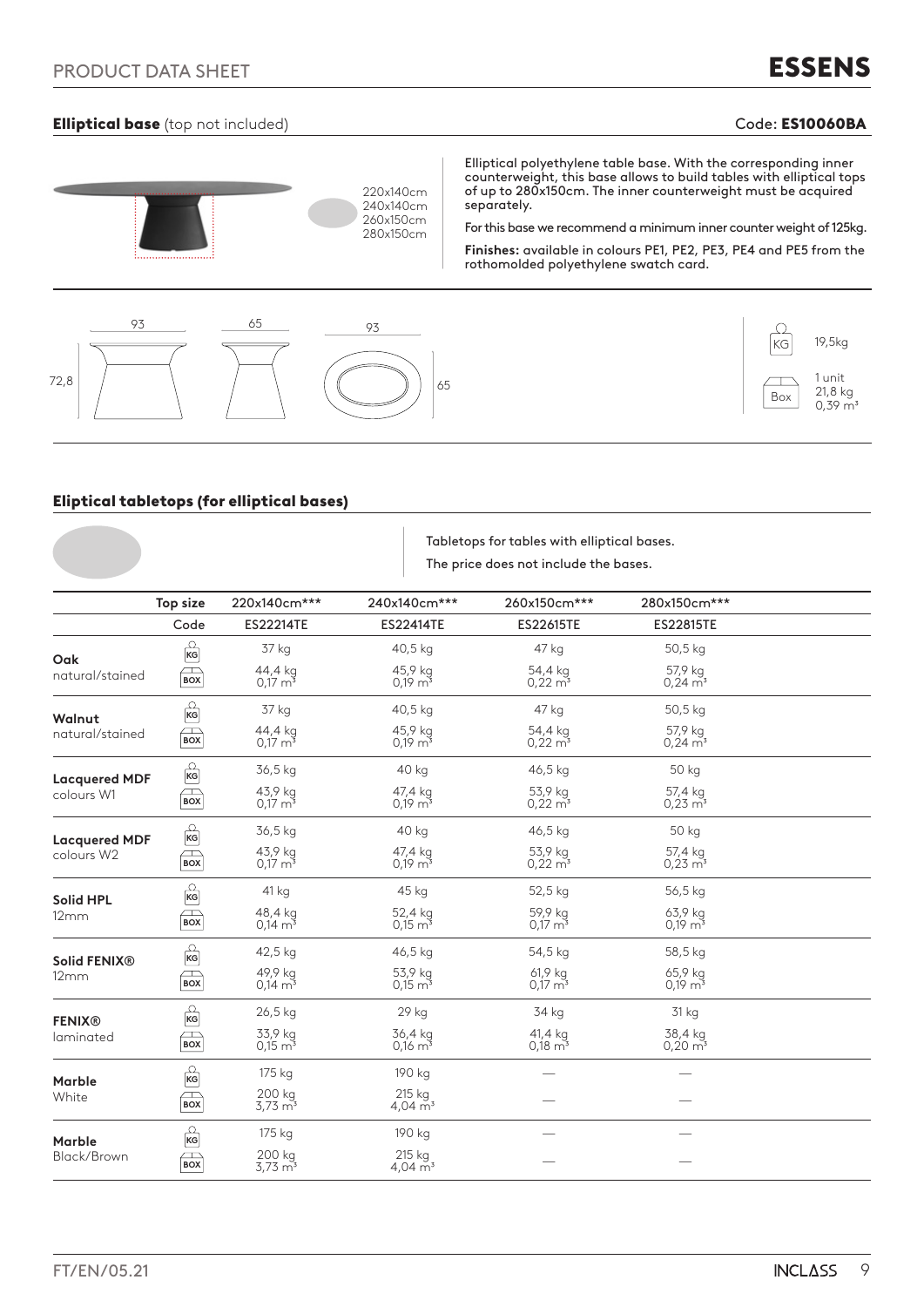## PRODUCT DATA SHEET

# ESSENS

### Oval base (top not included) and the code: ES10030BA code: ES10030BA





### Oval tabletops (for tables with 2 bases)

|                                    |                            |                                   |                                 |                                 | Tabletops for tables with 2 oval bases.<br>The price does not include the bases. |                                 |                                   |
|------------------------------------|----------------------------|-----------------------------------|---------------------------------|---------------------------------|----------------------------------------------------------------------------------|---------------------------------|-----------------------------------|
|                                    | <b>Top size</b>            | 200x100cm                         | 220x120cm                       | 240x120cm                       | 260x120cm**                                                                      | 280x140cm**                     | 300x140cm**                       |
|                                    | Code                       | ES22010TP                         | ES22212TP                       | ES22412TP                       | ES22612TP                                                                        | ES22814TP                       | ES23014TP                         |
| Oak                                | Ω<br>KG                    | 27 kg                             | 36 kg                           | 39,5 kg                         | 42,5 kg                                                                          | 54 kg                           | 58 kg                             |
| natural/stained                    | $\Box$<br><b>BOX</b>       | 40,1 kg<br>$0.12 \text{ m}^3$     | 54,3 kg<br>$0.15 \text{ m}^3$   | 57,8 kg<br>$0.16 \text{ m}^3$   | 60,8 kg<br>$0.18 \text{ m}^3$                                                    | 78,3 kg<br>$0.22 \, \text{m}^3$ | 82,3 kg<br>$0.24 \text{ m}^3$     |
| Walnut                             | $\frac{1}{\kappa}$         | 27 kg                             | 36 kg                           | 39,5 kg                         | 42,5 kg                                                                          | 54 kg                           | 58 kg                             |
| natural/stained                    | $\Box$<br><b>BOX</b>       | 40,1 kg<br>$0,12 \, \text{m}^3$   | 54,3 kg<br>$0,15 \text{ m}^3$   | 57,8 kg<br>$0,16 \, \text{m}^3$ | 60,8 kg<br>$0,18 \text{ m}^3$                                                    | 78,3 kg<br>$0,22 \, \text{m}^3$ | 82,3 kg<br>$0,24 \, \mathrm{m}^3$ |
| <b>Lacquered MDF</b><br>colours W1 | $\frac{C}{\kappa G}$       | 27 kg                             | 36 kg                           | 39 kg                           | 42,5 kg                                                                          | 54 kg                           | 58 kg                             |
|                                    | $\sqrt{2}$<br><b>BOX</b>   | 40,1 kg<br>$0.11 \text{ m}^3$     | 54,3 kg<br>$0.15 \text{ m}^3$   | 57,3 kg<br>$0.16 \text{ m}^3$   | 60,8 kg<br>$0.17 \text{ m}^3$                                                    | 78,3 kg<br>$0,22 \, \text{m}^3$ | 82,3 kg<br>$0,23 \, \text{m}^3$   |
| <b>Lacquered MDF</b><br>colours W2 | $\frac{C}{\kappa G}$       | 27 kg                             | 36 kg                           | 39 kg                           | 42,5 kg                                                                          | 54 kg                           | 58 kg                             |
|                                    | $\sqrt{2}$<br><b>BOX</b>   | 40,1 kg<br>$0,11 \text{ m}^3$     | 54,3 kg<br>$0,15 \text{ m}^3$   | 57,3 kg<br>$0,16 \text{ m}^3$   | 60,8 kg<br>$0,17 \text{ m}^3$                                                    | 78,3 kg<br>$0,22 \, \text{m}^3$ | 82,3 kg<br>$0,23 \,\mathrm{m}^3$  |
| Solid HPL                          | $\frac{C}{\kappa G}$       | 31 kg                             | 41 kg                           | 45 kg                           | 48,5 kg                                                                          | $61,5$ kg                       | 65,5 kg                           |
| 12mm                               | $\sqrt{}$<br><b>BOX</b>    | 44,1 kg<br>$0.09 \,\mathrm{m}^3$  | 59,3 kg<br>$0.12 \text{ m}^3$   | 63,3 kg<br>$0.13 \text{ m}^3$   | 66,8 kg<br>$0.14 \text{ m}^3$                                                    | 85,8 kg<br>0.18 m <sup>3</sup>  | 89,8 kg<br>0.19 m <sup>3</sup>    |
| Solid FENIX®                       | Ω<br>KG                    | 32 kg                             | 42,5 kg                         | 46,5 kg                         | 50 kg                                                                            | 61,5 kg                         | 68 kg                             |
| 12mm                               | $\equiv$<br><b>BOX</b>     | 45,1 kg<br>$0.09 \text{ m}^3$     | 60,8 kg<br>$0,12 \text{ m}^3$   | 64,8 kg<br>$0,13 \text{ m}^3$   | 68,3 kg<br>$0,14 \text{ m}^3$                                                    | 85,8 kg<br>$0,18 \text{ m}^3$   | 92,3 kg<br>$0,19 \text{ m}^3$     |
| <b>FENIX®</b>                      | $\frac{1}{\kappa G}$       | 20 kg                             | 26,5 kg                         | 29 kg                           | 31,5 kg                                                                          | 39,5 kg                         | 42,5 kg                           |
| laminated                          | $\Box$<br><b>BOX</b>       | 33,1 kg<br>$0,10 \, \mathrm{m}^3$ | 44,8 kg<br>$0,13 \, \text{m}^3$ | 47,3 kg<br>$0.14 \text{ m}^3$   | 49,8 kg<br>$0,15 \text{ m}^3$                                                    | 63,5 kg<br>$0,18 \text{ m}^3$   | 66,8 kg<br>$0,20 \,\mathrm{m}^3$  |
| Marble                             | $\frac{C}{\kappa G}$       |                                   |                                 |                                 |                                                                                  |                                 |                                   |
| White                              | $\Box$<br><b>BOX</b>       |                                   |                                 |                                 |                                                                                  |                                 |                                   |
| Marble                             | $\frac{\Omega}{\text{KG}}$ |                                   |                                 |                                 |                                                                                  |                                 |                                   |
| Black/Brown                        | $\equiv$<br><b>BOX</b>     |                                   |                                 |                                 |                                                                                  |                                 |                                   |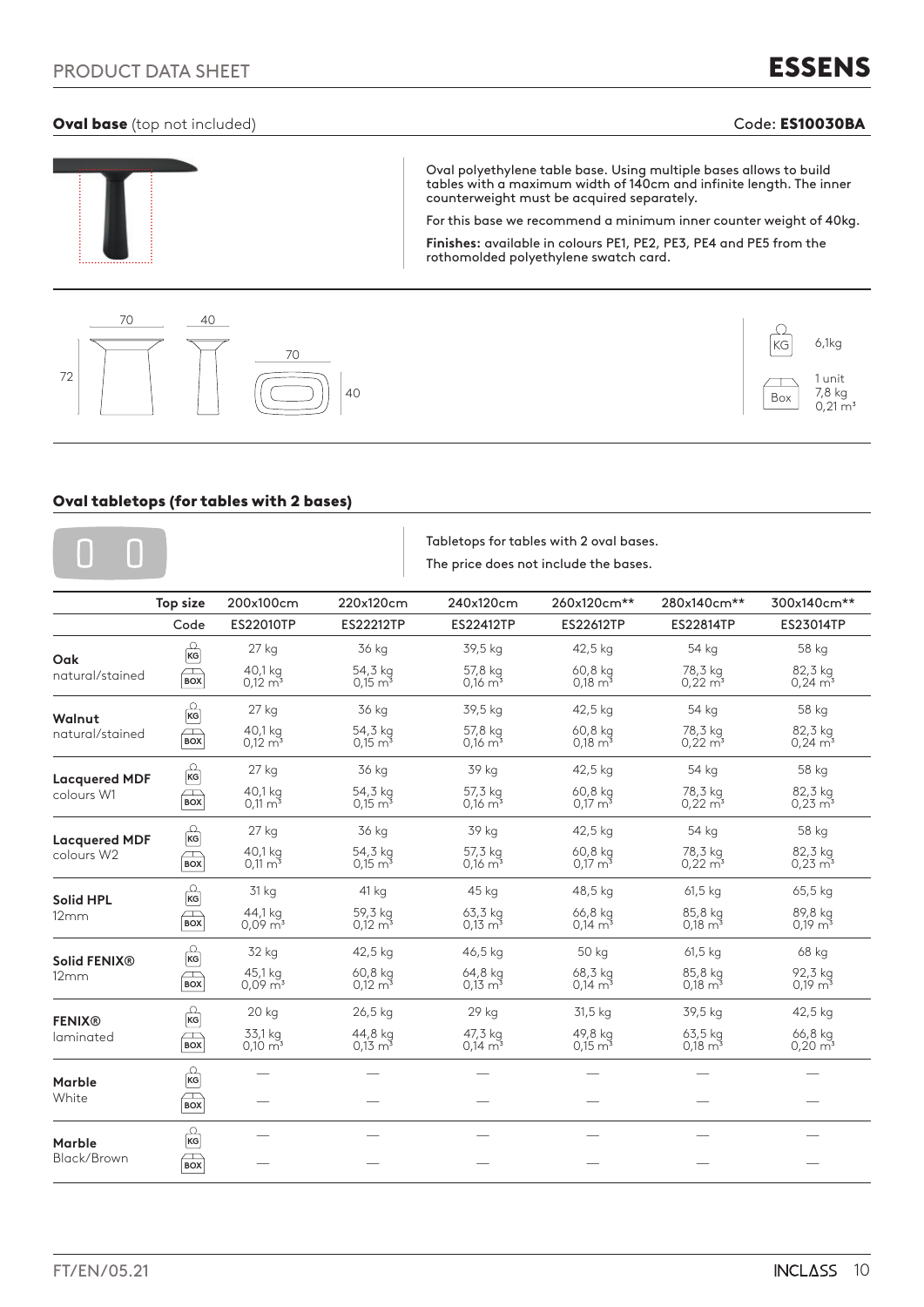# ESSENS

## Oval tabletops (for tables with 3 bases) (for tables with 4 bases)

### $\overline{\Omega}$ Ò  $\overline{\Omega}$

| for tables with 4 bases) |  |
|--------------------------|--|
|--------------------------|--|

|                                    | <b>Top size</b>                        | 400x140cm**                       | 500x140cm**                    | 600x140cm**                    | 700x140cm**                    | 800x140cm**                    |
|------------------------------------|----------------------------------------|-----------------------------------|--------------------------------|--------------------------------|--------------------------------|--------------------------------|
|                                    | Code                                   | ES24014TP                         | ES25014TP                      | ES26014TP                      | <b>ES27014TP</b>               | ES28014TP                      |
| Oak                                | $\frac{1}{16}$                         | 77,5 kg                           | 97 kg                          | 117 kg                         | 137,5 kg                       | 157 kg                         |
| natural/stained                    | $\sqrt{2}$<br><b>BOX</b>               | 126,1 kg<br>$0,31 \text{ m}^3$    | 145,6 kg<br>$0,39 \text{ m}^3$ | 165,6 kg<br>$0,47 \text{ m}^3$ | 210,4 kg<br>$0,55 \text{ m}^3$ | 229,9 kg<br>$0,62 \text{ m}^3$ |
| Walnut                             | $\frac{1}{\kappa}$                     | 77,5 kg                           | 97 kg                          | 117 kg                         | 137,5 kg                       | 157 kg                         |
| natural/stained                    | $\bigoplus$                            | 126,1 kg<br>$0,31 \,\mathrm{m}^3$ | 145,6 kg<br>$0,39 \text{ m}^3$ | 165,6 kg<br>$0.47 \text{ m}^3$ | 210,4 kg<br>$0,55 \text{ m}^3$ | 229,9 kg<br>$0,62 \text{ m}^3$ |
| <b>Lacquered MDF</b>               | $\frac{1}{\kappa G}$                   | 77,5 kg                           | 97 kg                          | 117 kg                         | 137,5 kg                       | 157,5 kg                       |
| colours W1                         | $\Box$<br><b>BOX</b>                   | 126,1 kg<br>$0,31 \text{ m}^3$    | 145,6 kg<br>$0,38 \text{ m}^3$ | 165,6 kg<br>$0,46 \text{ m}^3$ | 210,4 kg<br>$0,54 \text{ m}^3$ | 230,4 kg<br>$0,61 \text{ m}^3$ |
| <b>Lacquered MDF</b><br>colours W2 | $\frac{1}{\kappa}$                     | 77,5 kg                           | 97 kg                          | 117 kg                         | 137,5 kg                       | 157,5 kg                       |
|                                    | $\Box$<br><b>BOX</b>                   | 126,1 kg<br>$0,31 \, \text{m}^3$  | 145,6 kg<br>$0,38 \text{ m}^3$ | 165,6 kg<br>$0,46 \text{ m}^3$ | 210,4 kg<br>$0.54 \text{ m}^3$ | 230,4 kg<br>$0,61 \text{ m}^3$ |
| <b>Solid HPL</b>                   | $\frac{2}{\kappa G}$                   | 88 kg                             | 110 kg                         | 132 kg                         | 155 kg                         | 177,5 kg                       |
| 12mm                               | $\overline{\phantom{a}}$<br><b>BOX</b> | 136,6 kg<br>0,25 m <sup>3</sup>   | 158,6 kg<br>$0,31 \text{ m}^3$ | 180,6 kg<br>$0,37 \text{ m}^3$ | 277,9 kg<br>$0.43 \text{ m}^3$ | 250,4 kg<br>$0.49 \text{ m}^3$ |
| Solid FENIX <sup>®</sup>           | $\frac{1}{16}$                         | 91 kg                             | 114 kg                         | 137 kg                         | 161 kg                         | 184 kg                         |
| 12mm                               | $\equiv$<br><b>BOX</b>                 | 139,6 kg<br>$0,25 \text{ m}^3$    | 162,6 kg<br>$0,31 \text{ m}^3$ | 185,6 kg<br>$0,37 \text{ m}^3$ | 233,9 kg<br>$0,43 \text{ m}^3$ | 256,9 kg<br>$0,49 \text{ m}^3$ |
| <b>FENIX®</b>                      | $\frac{D}{\kappa G}$                   | 57 kg                             | 71 kg                          | 85 kg                          | 100,5 kg                       | 114,5 kg                       |
| laminated                          | $\Box$<br><b>BOX</b>                   | 105,6 kg<br>$0.26 \text{ m}^3$    | 119,6 kg<br>$0.33 \text{ m}^3$ | 133,6 kg<br>$0,39 \text{ m}^3$ | 173,4 kg<br>$0.45 \text{ m}^3$ | 187,4 kg<br>$0,52 \text{ m}^3$ |
| <b>Marble</b>                      | $\frac{1}{\kappa G}$                   |                                   |                                |                                |                                |                                |
| White                              | $\sqrt{2}$<br><b>BOX</b>               |                                   |                                |                                |                                |                                |
| <b>Marble</b>                      | $\frac{D}{\kappa G}$                   |                                   |                                |                                |                                |                                |
| Black/Brown                        | $\bigoplus$                            |                                   |                                |                                |                                |                                |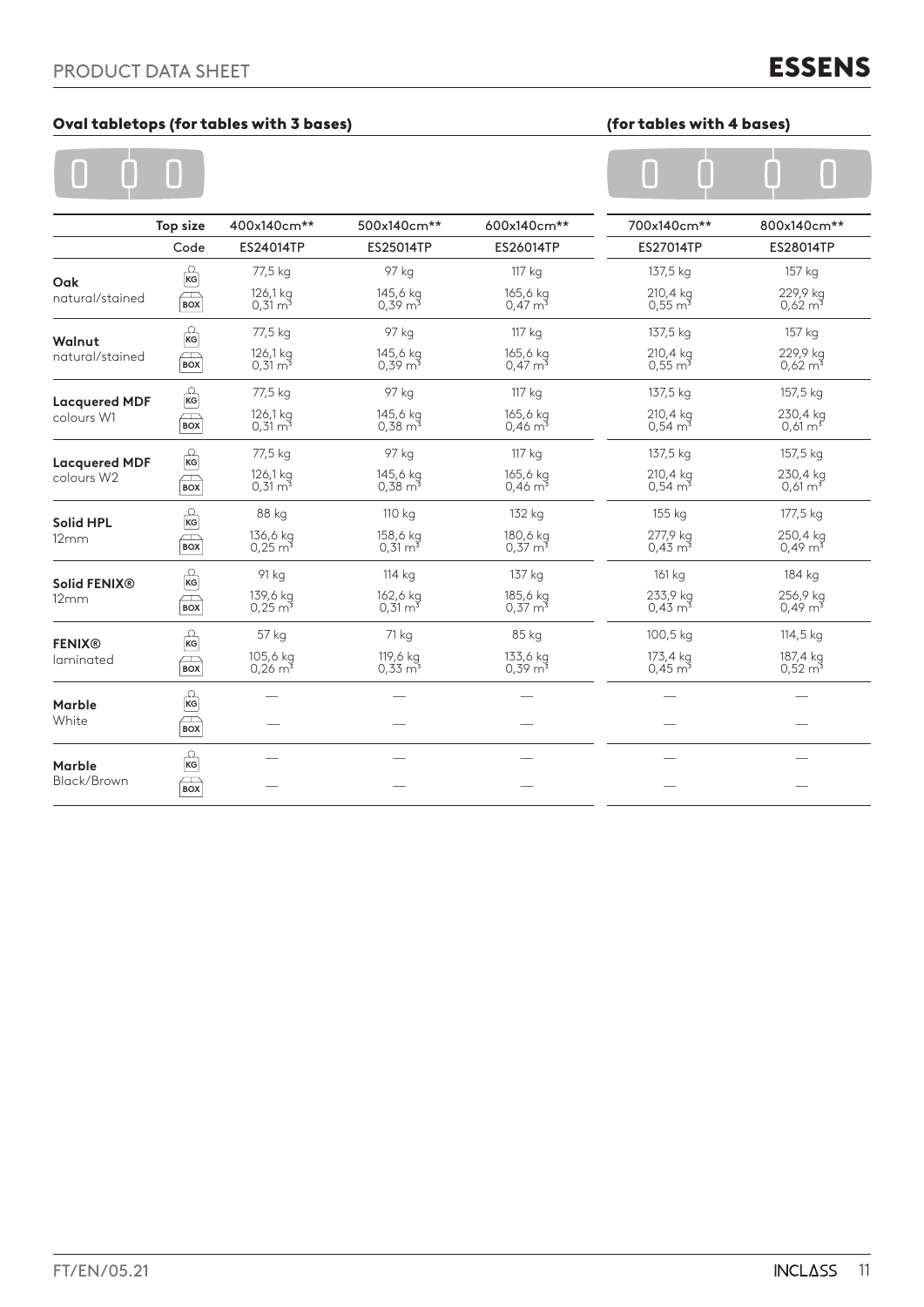### OPTIONAL ITEMS & ACCESSORIES

| Code           | Description                                                              |
|----------------|--------------------------------------------------------------------------|
| ES30010OP      | 25kg inner counterweight of gravel for table base.                       |
| ES30012OP      | 40kg inner counterweight of gravel for table base.                       |
| ES30014OP      | 50kg inner counterweight of gravel for table base.                       |
| ES30016OP      | 75kg inner counterweight of gravel for table base.                       |
| ES30018OP      | 125kg inner counterweight of gravel for table base.                      |
| ES30020PS      | Cable management tube for base 38cm.                                     |
| ES30022PS      | Cable management tube for base 50cm.                                     |
| ES30023PS      | Cable management tube for base 65cm.                                     |
| ES30024PS      | Cable management tube for base 38cm stool height.                        |
| ES30026PS      | Cable management tube for oval base.                                     |
| ES30027PS      | Cable management tube for elliptical base.                               |
| ES41212MA      | Cut-out with lid for top access (12x12cm).                               |
| ES41224MA      | Cut-out with lid for top access (24x12cm).                               |
| ES41236MA      | Cut-out with lid for top access (36x12cm).                               |
| ES40120MA      | Cut-out with lid for top access (Ø12cm).                                 |
| ES40010ME      | Custom cut-out on tabletop.                                              |
| <b>ELC0010</b> | Plastic cable grommet with cover Ø80mm.<br>(Available in black or white) |
| ELC0020EL      | Brushed aluminium grommet with cover Ø80mm.                              |
| ELC0060EL      | Self adhesive cable holder mesh 30x40cm                                  |
| <b>ELC0140</b> | Under top cable tray L.40cm.                                             |
| <b>ELC0180</b> | Under top cable tray L.80cm.                                             |